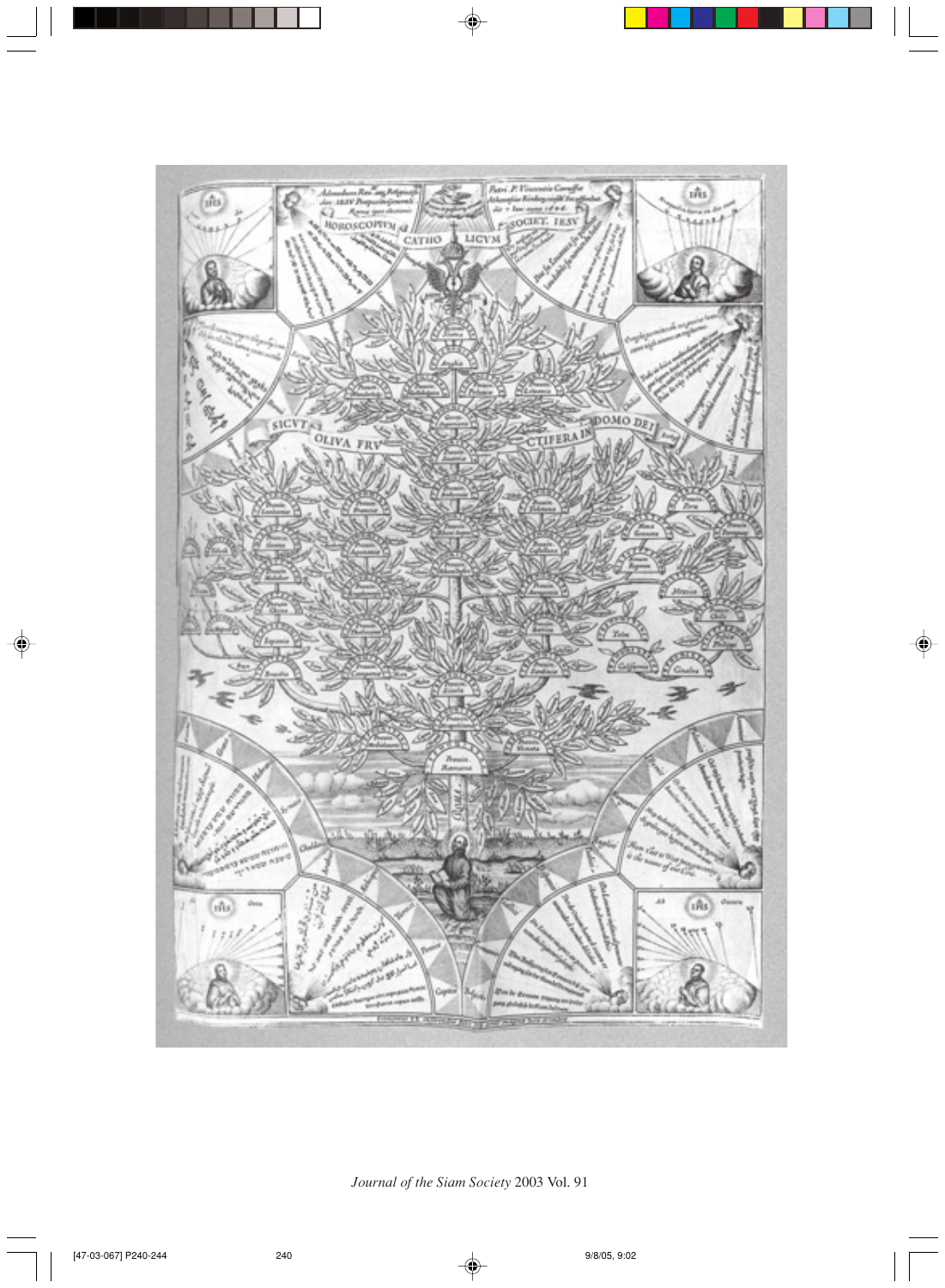## **THE FIRST PRINTED SENTENCE IN THAI: A.D. 1646**

## **Luigi Bressan**

In all texts discussing Thai literature we read that the first printed book in Thai, in Romanized characters (*Thai-wat*), was a catechism of the Catholic doctrine published in 1796, with the title *Kham Son Christang Phae Ton*. This work was printed in Bangkok by the French missionary Bishop Arnaud Garnault,<sup>1</sup> who had nurtured the idea since 1787, when he was in Pondichery.

Already in 1674 the French Missionary Father Langlois<sup>2</sup> wrote from Ayutthaya to his superiors in Paris, asking to be provided with the means of printing books in the Siamese language. He asserted that the other Missionaries had already a printing press in their Missions. $3$  He was referring to the Jesuits who were publishing books in local languages in India, Japan, Philippines and China since the end of the previous century. However the request of Fr Langlois was not granted by Paris, and the coup d'état of 1688, with subsequent restrictions on the work of the Christian missionaries in Siam, put an end to that project, even though Kosa Pan, as first ambassador of King Narai to Louis XIV, on visiting the royal printery when in Paris in 1687, expressed the desire that printing in Thai be introduced into Siam.4 Texts with Siamese characters were first printed in 1835 by the American Missionary Dan Beach Bradley, followed soon by the Assumption Press.

However, there exists a short Siamese sentence printed as early as 1646 by the Jesuits. The Company of Jesus was founded in 1540 by Ignatius de Loyola and quite soon many young priests from Europe adhered to its spiritual ideals, spreading over different parts of the world, and setting up religious houses in Europe, America, and Asia, establishing an international network. To express visually its

<sup>&</sup>lt;sup>1</sup> Arnaud Garnault (1745–1811, dying in Chantabun), worked in the mission in Siam from 1772; he was expelled from Siam on the orders of Phya Tak (Taksin) on 1 December 1779, and went to Pondichery. He returned to Siam, after working in Kedah, under the Chakri dynasty.

<sup>&</sup>lt;sup>2</sup> Of the Missions Etrangères in Paris. Pierre Langlois was in Siam from 1671-1680 working first in the college in Ayutthaya, and then 1677–78 in the mission in Phitsanulok.

<sup>&</sup>lt;sup>3</sup> In his letter of 30 December 1674, urging the sending of a printery to Siam, he wrote "Paper comes from China very cheaply. Ink costs virtually nothing. Learning to print and even make letters is easy. The Chinese, Tonkinese and Cochinchinese are capable of doing anything they can witness being done."

<sup>4</sup> See L. Bressan, *A Meeting of Worlds*, Bangkok, Assumption University Press, 2000, pp.101–113 and 121–125.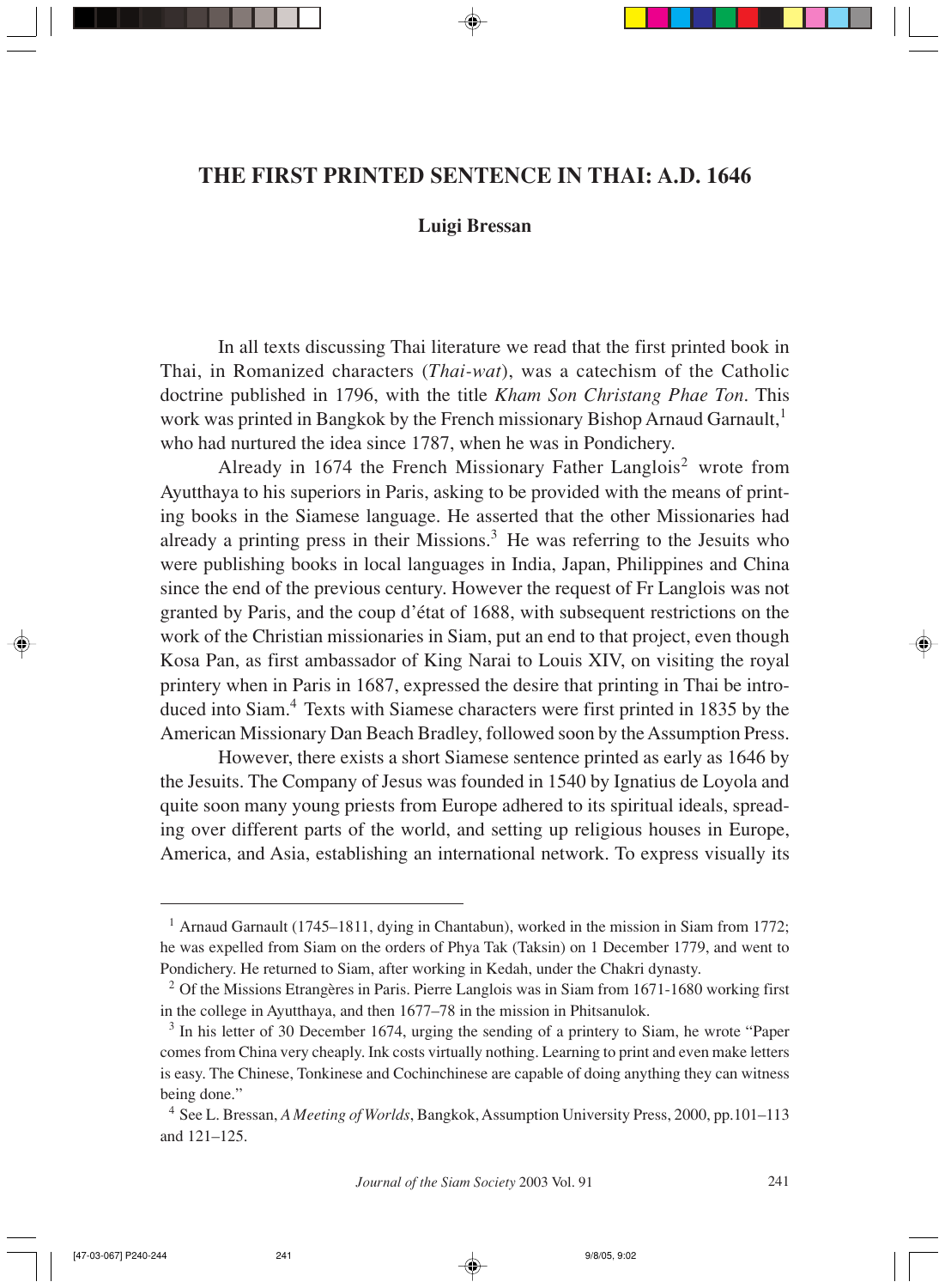unity and its ramifications, many attempts were made since the foundation of the Order. As the shape of a tree was already the favourite way for showing family genealogies, the well-known Jesuit geographer and mathematician Athanasius Kircher  $(1602-1680)^5$  drew a tree showing all the Jesuit houses of the world on the occasion of the election of the new General Superior, Fr Vincent Carafa<sup>6</sup> in 1646. Saint Ignatius is seen kneeling at the base of the tree holding the Jesuit Constitutions in his hands, with the background opening onto a seascape of sailing vessels taking Jesuits to the farthest regions of the globe. The lower part of the trunk represents the Italian Assistancy, the upper part the German. Smaller branches terminate in leaves bearing the names of towns in which Jesuit schools were located. The lushness of the tree coupled with the harmonious integration of the trunk reflect the conception of the Society of Jesus held by Kircher.<sup>7</sup>

The Jesuits by 1646 were already a globalized reality with 45 "provinces" each with several communities. In Asia we can find the Provinces of China, Malabar (with a house in Pegu), Japan, and Goa, totalling 28 houses. Unfortunately for an historical documentation Siam does not appear in this list.

That does not mean that the Jesuits had neglected Siam. The Portuguese Father Balthasar Sequeira sojourned in Ayutthaya between 1607 and 1609, followed by other Jesuits. In 1626 Father Antonio Francisco Cardim tried to establish a permanent residence in the "Portuguese village" (*Ban Farang* or *Ban Portuges*). He had to leave the country because he was appointed by his Superiors to other duties, and his successor Father Giulio Cesare Margico was put in jail, where he died in 1630. Jesuit activity in Siam was interrupted until 1656, when a new house was opened by the Sicilian Fr Thomas Valguarnera. He was a very talented man, who started a school and quite soon received from the king the title of *Engineer to the Crown* for his dedication in building the fortifications of Ayutthaya, Bangkok and Lopburi. He died in Siam in 1677.<sup>8</sup>

*Journal of the Siam Society* 2003 Vol. 91

 $<sup>5</sup>$  Kircher was born in Fulda and spent part of his life in Avignon (France); after 1635 he resided in</sup> Rome. He published several books on Egyptian history, on medicine, mathematics, geology etc. One of his best known publications is the *China monumentis qua sacris qua profanis illustrata* (China illustrated by religious and secular monuments), Rome 1667. He maintained a large correspondence with all the Missionaries of his time. The Archives of the Pontifical Gregorian University in Rome have 114 volumes of letters addressed to him. Many have never been published.

<sup>6</sup> Vincent Carafa was born on 9 May 1585 and elected as the seventh General Superior of the Company of Jesus on 7 January 1646. He died in Rome in 1649.

<sup>7</sup> This description is adapted from S.J. Harris, *The Jesuits*. *Yearbook 2002, Rome 2002*, 16.

<sup>8</sup> See L. Bressan, *A Meeting of Worlds*, op. cit., pp. 3–21; G. Gnolfo, *Un missionario assorino: Tomaso dei Conti Valguarnera S.J. 1609–1677*, Catania 1974; M. Teixeira, *Portugal na Thailândia*, Macau 1983, pp. 352–400 about the Jesuits in Siam. The Jesuits remained in the church of St Paul until the destruction of Ayutthaya. Father Valguarnera also compiled a dictionary of Thai language, but no copy has been traced.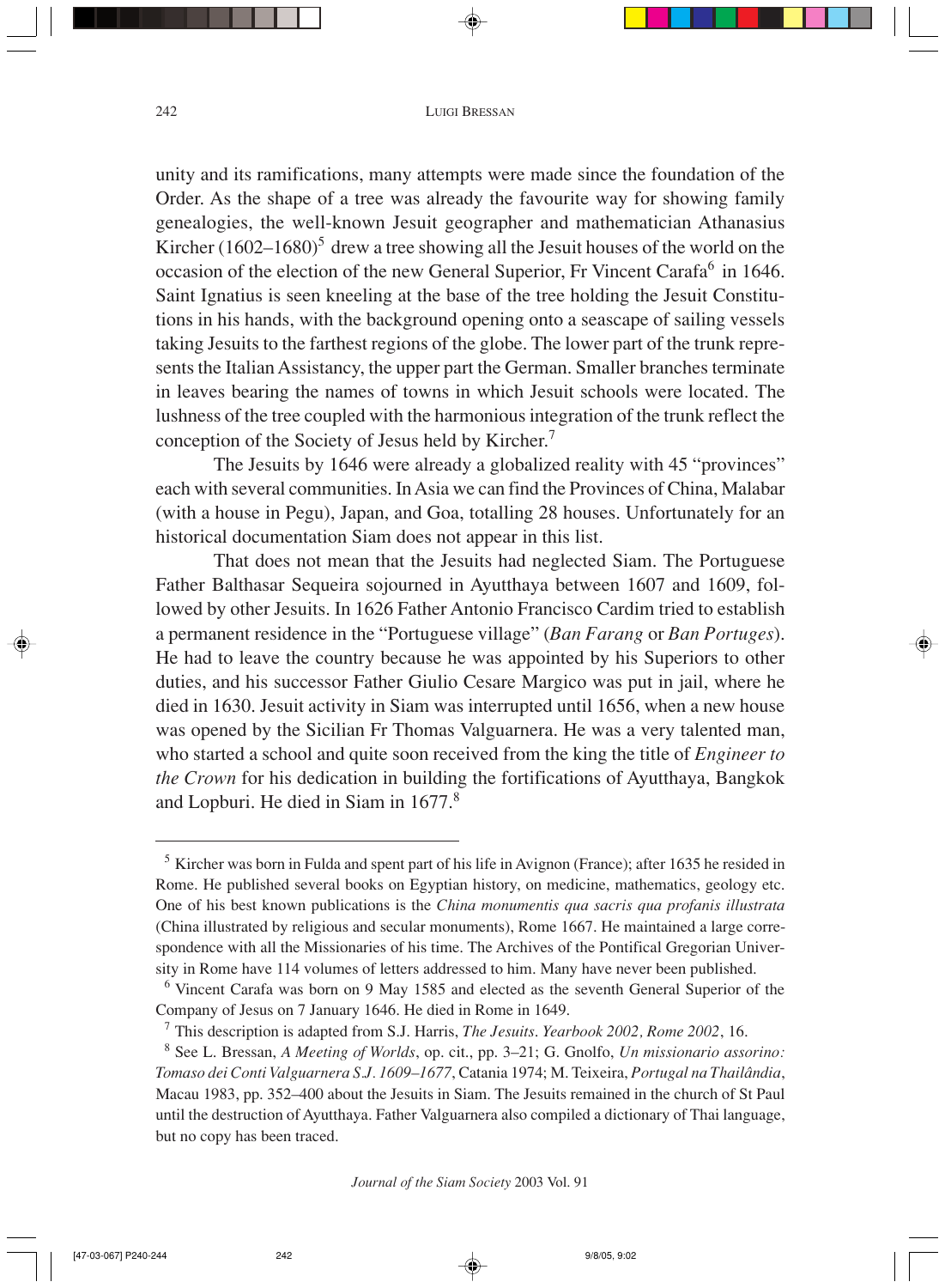We understand now why in 1646 no Jesuit house is listed in Siam. But reference to Siam there is not lacking. The huge genealogical tree depicted by Kircher is surrounded by the sentence "*From East to West praiseworthy is the name of Our Lord*", a sentence which comes from the first verse of the 50th Psalm in the Bible. It is printed in 34 languages, often with the alphabetical characters of the language. That is the case for Syrian, Greek, Hebrew, Arabic, Turkish, Persian, Coptic, three Indian languages, Chinese etc. There are also translations of the sentence into some American languages, into Irish, Scottish and Basque (with its own alphabet).<sup>9</sup>

The Romanized Siamese sentence, near the word "Siam" in the upper right hand corner, reads / *Manusa tag lai aiu nai pendin sarason / iocio le vai tan pu nam tag fa le tag / pendin dai promahanacora chu Deus* / which should be more correctly, in modern transcription: *Manut thang lai yu nai phaendin sarasin / yön yo lë vai than phu nan thang fa le thang / phaendin doi pranamakorn khü Deus.*

In Thai, this reads:

้มนุษย์ทั้งหลายอยู่ในแผ่นดินสรรเสริญเยินยอและไหว้ท่านผู้นั้น ทั้งฟ้าและทั้งแผ่นดินโดยพระนามกร คือ พระเจ้า (Deus)



<sup>9</sup> The print is in A. Kircher, *Ars Magna Lucis at Umbrae*, ed. Ludovigo Grignani, Rome, 1646, 553.

*Journal of the Siam Society* 2003 Vol. 91